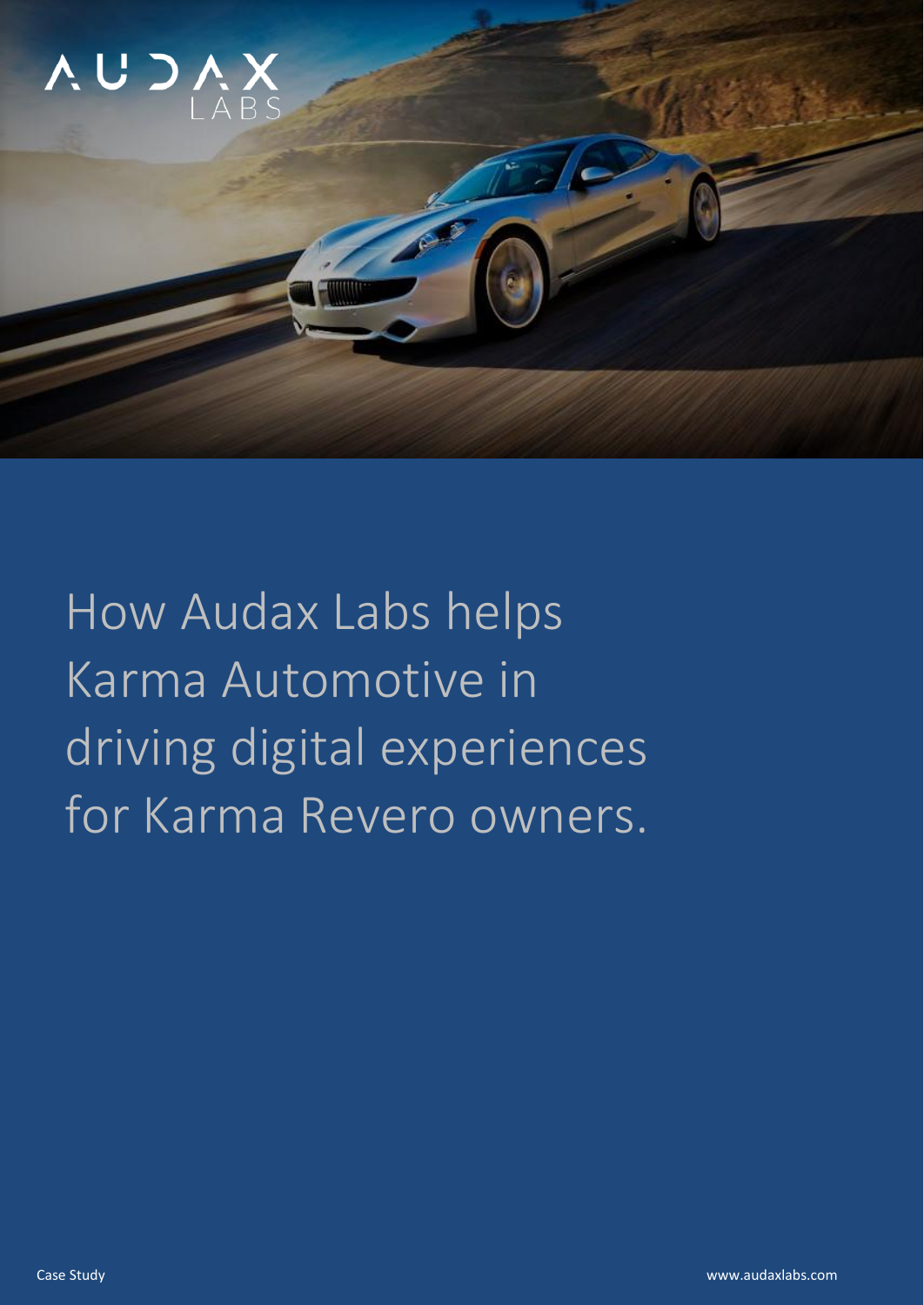

# *Audax Labs' Internet of Things-based solution helps redefine user experience for owners of Karma Revero PHEV*

## **Case Overview**

Connected cars are the future of automobiles. The march to the future begins with today's cars that are connected to their users via smartphones. One of the carmakers using this technology is Karma Automotive.

Karma Auto wanted to provide owners of its Revero PHEV a comprehensive and rich user experience by creating a connected app both for Android & iOS. This new app would greatly enhance users experience of the Revero owners by replacing/ augmented many manual processes.

Using connected car application users can check car details (charging status, door lock, engine start/ stop etc) on their smart phones. With this app, Karma seems well-poised for the future. But how did it all come to be?

### **Client Need**

To remain competitive in the marketplace, the carmakers today are focused on providing exciting new features to their users on their smartphone app of their cars. The Karma Revero is a hybrid car that runs on gas, electricity and solar power.

Karma Automotive needed a connected car solution that gives power to the users to operate their cars remotely. This solution should allow users to view critical information about their vehicle like charge status, vehicle's location, charge time indicator etc.

Karma wanted the app to be able to trigger few functions on the car remotely. Users should be able to manage their accounts with the app and be able to contact the customer support and/or roadside assistance services when in need. Karma Automotive wanted this solution to be available for smartphones based on two biggest mobile platforms – iOS and Android.